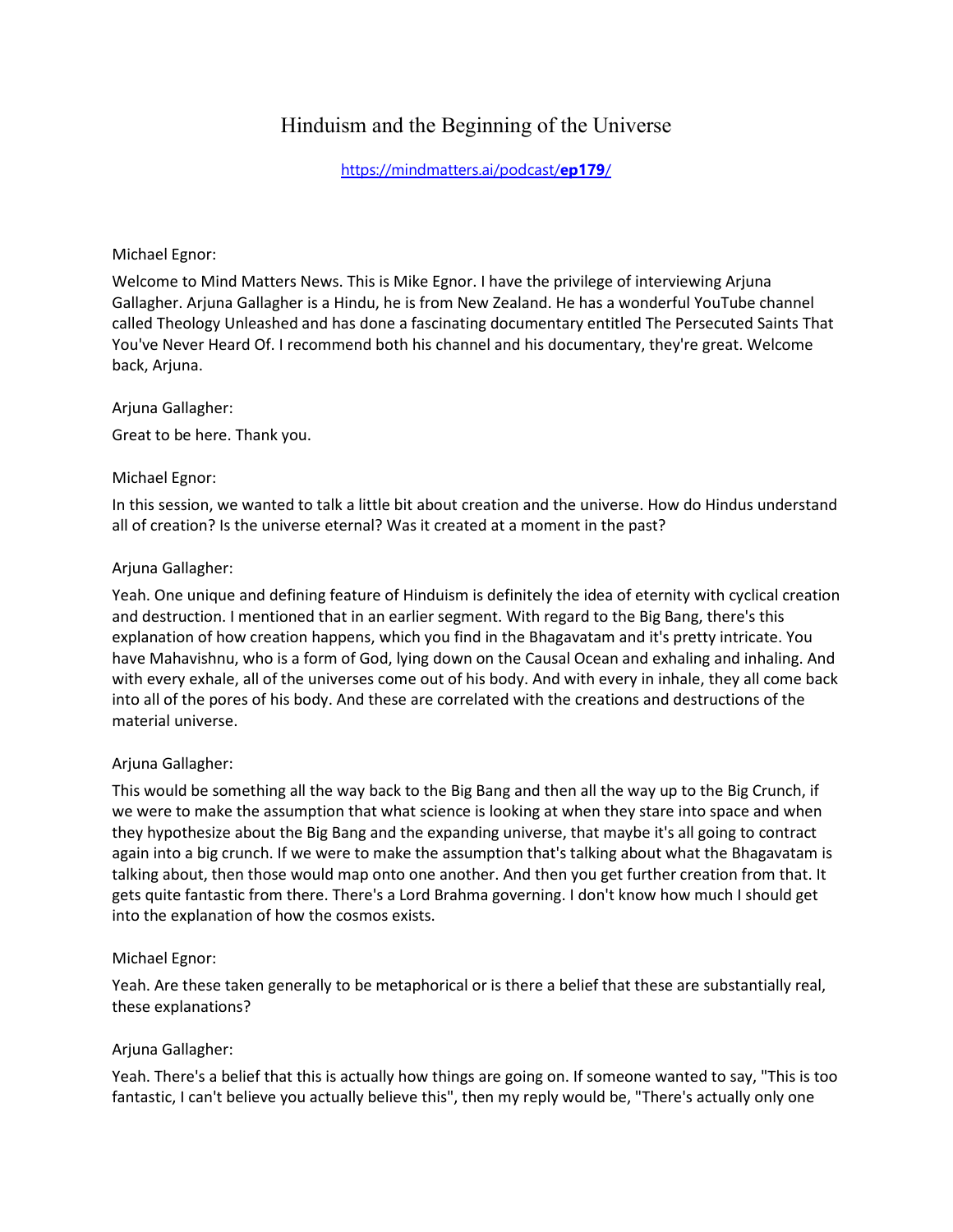fantastic claim, which is the existence of God." Once you've assumed that God exists, you have a being full of the potencies that are capable of producing all of this. That the real fantastic worldview is atheism, where every step is a miracle.

# Michael Egnor:

Right. Yeah. I don't ascribe to Hindu theology, I'm a pretty mainstream Catholic, but the really crazy stuff is atheism. I don't think any theist is really crazy, meaning that just the existence of anything in itself is a miracle, is a remarkable, astonishing thing. I'm open to all kinds of ideas, except the idea that there is no God, which I think is crazy. There's been a lot of, obviously, advances in cosmology and in basic physics over the past century. Particularly, for example, in quantum mechanics and general relativity. Is there anything in Hindu theology that reflects on those advances or relates to them?

#### Michael Egnor:

As an example, Werner Heisenberg, who's a physicist who was very important in the development of quantum mechanics, commented that the phenomenon in quantum mechanics of a collapse of the quantum wave form, that is that quantum systems exist in multiple states of potentiality and with measurement or observation coalescent to a single actuality, really is a reflection of Aristotle's understanding of change, of potency and act. That Aristotelian metaphysical perspective was embraced by Thomas Aquinas, so it's really part of the Catholic or Christian way of looking at metaphysics. Is there anything that you can think of in modern physics that has a parallel in Hindu metaphysics or Hindu theology?

#### Arjuna Gallagher:

Yeah. The best person to have on for this discussion would be Akhandadhi. I'll see if he can come on your podcast sometime because he's really good at this kind of thing.

# Michael Egnor:

Oh, sure.

# Arjuna Gallagher:

Because I look at this kind of stuff but I'm not always looking back to the tradition to see where it's found there. With regard to quantum physics, my favorite explanation of that is that it's like the pixels in a video game don't render until you actually move the screen there, or maybe it renders a little bit ahead of time so that it can predict where you're going to move and not have any lag. Similarly with quantum physics, if you're not looking at the particle, it hasn't selected a state. This is done in computer processing and video games to save on computational power, and perhaps something similar goes on with the universe. Of course, we would put the observer in every living entity, not just in humans, so that changes things somewhat. But I guess some living entities aren't actually affected by the change in state of certain quantum functions, so the wave state might not change until a human looks at it in many cases.

# Arjuna Gallagher:

I'm not sure where you'd find that in the metaphysics of the tradition. I mean, we have this idea of the material energy that God is the largest and the smallest, so he's both containing the universe and inside of every atom in the universe, and everything's going on by the Sanskrit word Shakti, by God's powers and energies. With that, miracles and all sorts of things are possible. But with that, matter is also... Sure,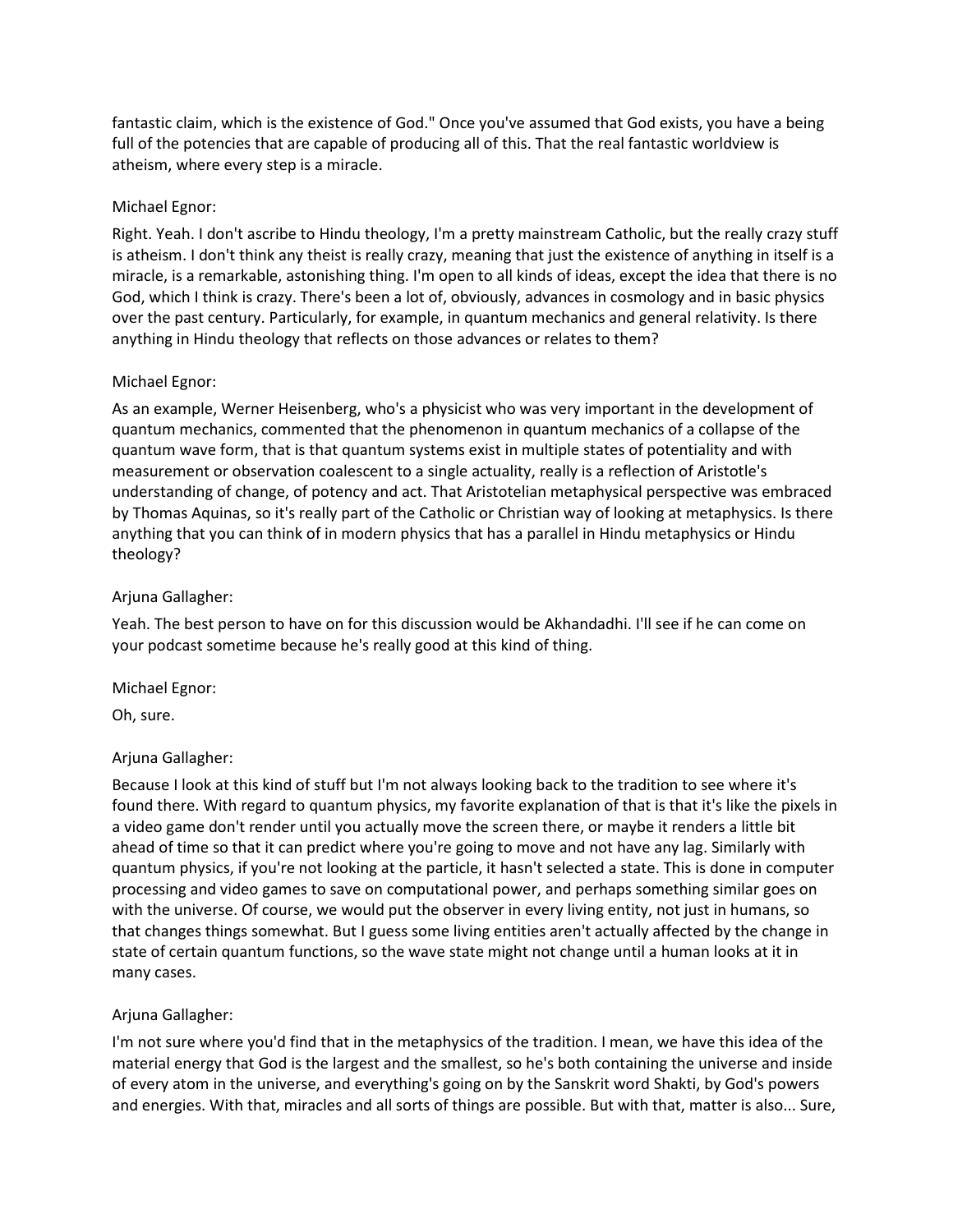it's something physical following physical laws, but I've heard people argue that simulation hypothesis is supported by the Vaishnava world view.

# Arjuna Gallagher:

I'm not sure exactly what quotes they base it on, though. But it does seem to make sense because the idea here is that the material universe is meant to deliver sensory experiences to living entities in order to have effects on their consciousness, which ultimately bring them back to God and help them overcome their selfish desires and so on. If you see the universe as meant for that purpose, then matter could be explained as rather than being something out there that exists independently of anything else. It's like an algorithm that governs the deliverance of experiences to living entities.

# Michael Egnor:

It sounds like it's an idealism of sorts. What really exists is mental and that the physical is just a state of mind.

# Arjuna Gallagher:

Yeah. I used to think that idealism meant that things are on the existing minds, but after studying it a little bit more, I think that it could be compatible with that Vedic world view. I mean, the view ahead of idealism was that... If that was the view, I guess it would be patently absurd because there has to be something out there that we're all both interacting with because we have a shared experience of reality, so there's got to be so out there. I guess idealism is just saying that the foundation of what's out there is in the mind of God or something of that sort.

# Michael Egnor:

Yeah. I was always fascinated by the consilience of Plato's view of forms, that there's a realm in which the ideal representations of things or the ideal act... I'm sorry. That what we're seeing are representations of an ideal actuality that exist in a separate world. Saint Augustine said that separate world was God's mind, that reality is essentially a thought in God's mind and that we are thoughts in God's mind. I just thought that was a fascinating way to look at it. But of course, being a Thomist, my commentary on that would be, "It may very well be that reality is a thought in God's mind, but that God is a Thomist." That explains why Thomism works so well.

# Arjuna Gallagher:

Right. That does relate to the Hare Krishna view, which is that there's the original, pure spiritual reality which has everything you find here but in a pure state, whereas in the material world where we are, it's the perverted reflection. So any kind of form or pleasure or anything you might chase or experience here is a perverted reflection of something that exists in a pure state in the spiritual world.

# Michael Egnor:

That seems to be a perspective that a lot of religious faith have. There's very much an aspect of that in Christianity, that there's an ultimate perfection, which is God, and that his creation is a limited version of that ultimate perfection. From your own perspective, Arjuna, or from the perspective of the Hindu faith, what do you think about the intelligent design movement in science in the Western world?

Arjuna Gallagher: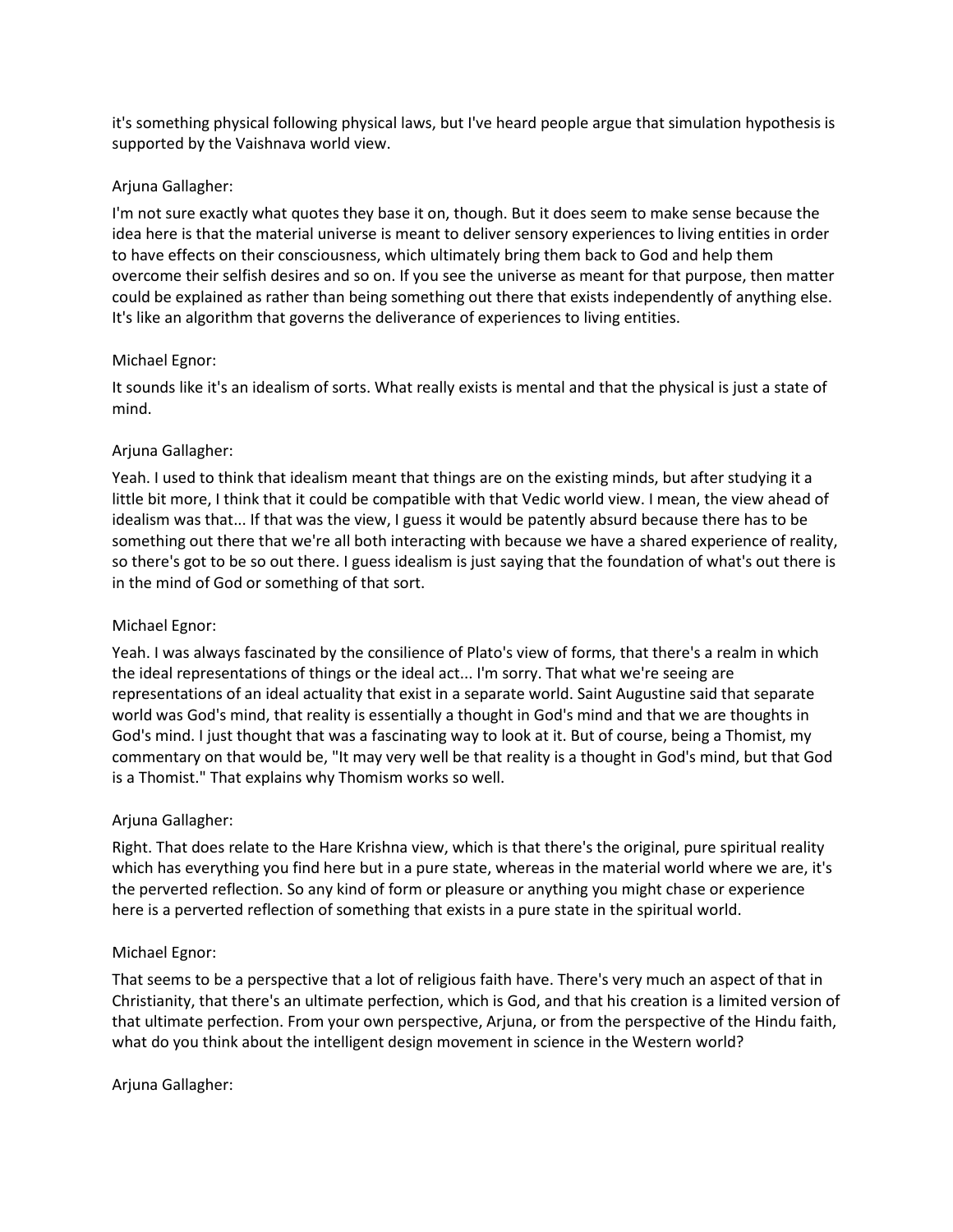I think it's awesome. I'm a big fan of the Discovery Institute and work like Michael Behe and Stephen Meyer and your own work on arguments from the brain for consciousness not being caused by the brain. This idea that... Prabhupada, which is the founder of the Hare Krishna movement in the West, gave an argument which a philosopher called Joe Schmid told me we could call a construction argument. A construction argument that Prabhupada used is that the creator has to have all the qualities of creation, so the creation can't have any qualities that aren't found in the creator.

# Arjuna Gallagher:

An analogy for this would be that the production of a table requires various ingredients. The builder needs to have more knowledge than it's required to build a chair. You can't build a chair or a table having only the amount required to build a chair. You need to have more knowledge. You need to have more wood, because there'll be wasted wood. You need to have a certain amount of tools. And without all those things, you can't build a chair. I guess this is the argument from sufficient reason. This was an argument used in the tradition to argue for person of God, because I have personal qualities, I have a name, I have a form and so on. Therefore, God must also have a name and a form and so on.

# Arjuna Gallagher:

He also used this argument against atheists, that we've got all this material world with all these creatures in it and it has to come from a source power. Prabhupada also used an argument he called Life Comes from Life. "These rascal scientists", Prabhupada would use words like that. He'd speak in quite name-calling ways to rascal scientists who are diluting the public. It's not an anti-science thing. Obviously if scientists are building bridges and saving lives and all that sort of stuff, that's awesome. But when they want to tell us things like, "Matter explains life", then that's nonsense. He would challenge them, "Go on your lab and put some chemicals together and produce life, and then you can come and tell me that life comes from matter."

# Michael Egnor:

Yeah. It seems to me that the better science gets, the more it seems to resemble engineering. I'm a big fan of engineering, I like houses that stay up and bridges that stay up and things like that. A lot of the theoretical science is absolutely fascinating stuff, but the metaphysical claims made by quite a few scientists, the materialist or atheist claims, I think are badly misguided.

# Arjuna Gallagher:

Yeah. This reductionist world view is really good at a lot of things. Like if you get smashed up on the motorway, they're really good at putting you back together because musculoskeletal stuff is really mechanical and engineering principles. Reductionism works well for that kind of thing, but they really fail at looking at the bigger picture. My wife is a trained naturopath and we also have a naturopath we go and see. There's so many things that can go wrong with the body. You go to a doctor and they'll be like, "The tests come back fine." And you're like, "Okay." Then you do some research, go to a naturopath, and they'll look into this whole bigger picture of how one thing's causing another thing and look at the organism as a whole. Somehow that gets missed by this reductionist picture.

# Michael Egnor:

Yeah. Yeah. I think the reductionism which so often accompanies materialism is a really impoverished way of looking at things. It's not even internally consistent. Well, thank you, Arjuna, for joining us in this session. We will have another session where we'll talk about contemporary issues in our culture and in